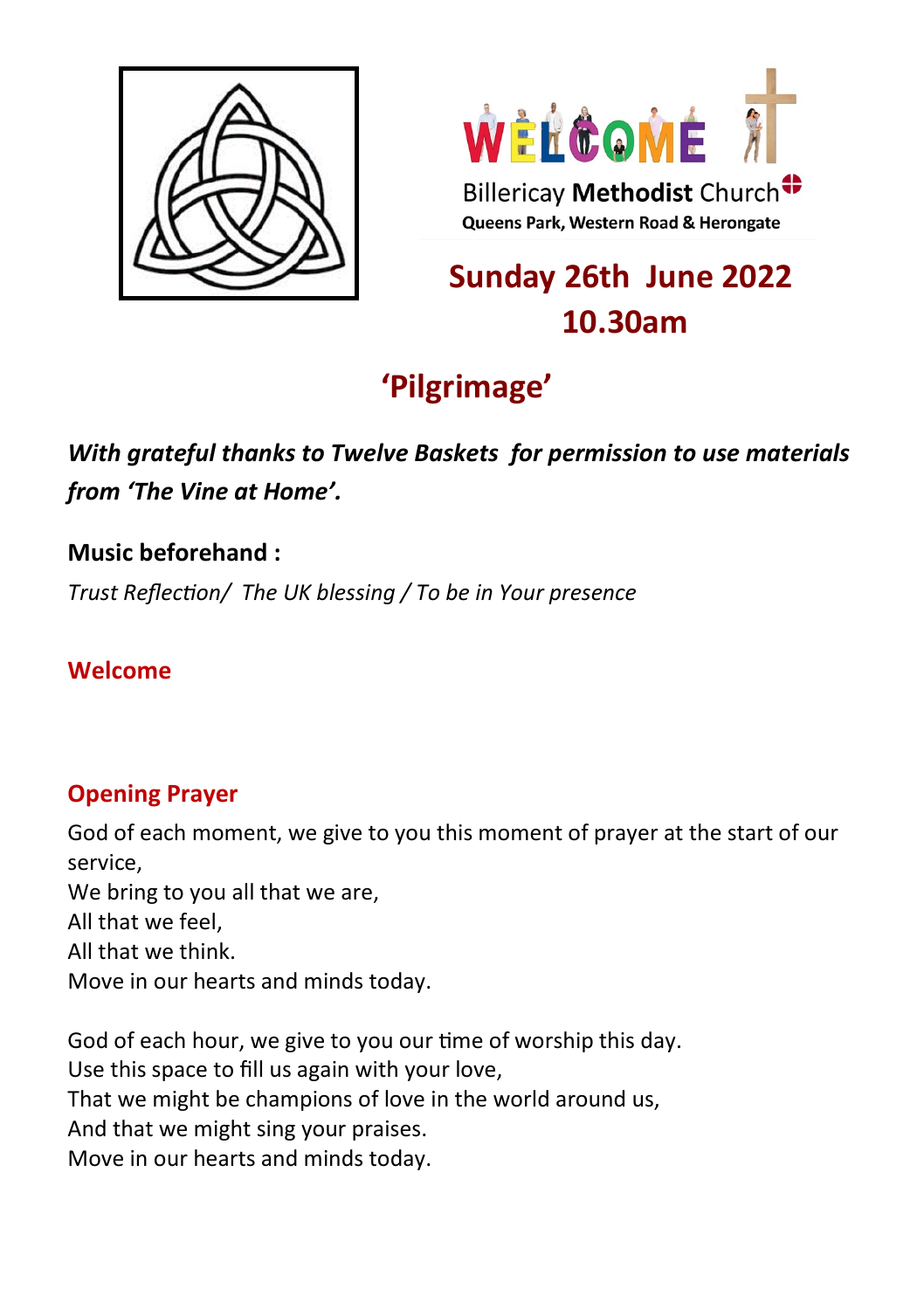God of each day, we give to you this day,

The opportunities that will arise to share your good news with the people we meet,

The failures we are already aware of, or live in fear of.

Forgive us for our failings this day, Lord God,

Move in our hearts and minds, by your grace.

God of each year, we give to you this year, The days and weeks to come, The hopes and anxieties we hold in our hearts. Even as we thank you for all that we have received, We look to trust you for all that is to come. Be the way maker for us today, O God, And move in our hearts and minds, By your Spirit. **Amen.**

*Prayer by Tim Baker*

#### **The Lord's prayer**

Our Father, who art in heaven, hallowed be thy name; thy kingdom come; thy will be done; on earth as it is in heaven. Give us this day our daily bread. And forgive us our trespasses, as we forgive those who trespass against us. And lead us not into temptation; but deliver us from evil. For thine is the kingdom, the power, and the glory for ever and ever. **Amen.**

#### **Hymn - Praise my soul the king of Heaven**

Praise, my soul, the King of heaven; To His feet thy tribute bring. Ransomed, healed, restored, forgiven, Who like me His praise should sing? Praise Him, praise Him, praise Him, praise Him, Praise the everlasting King.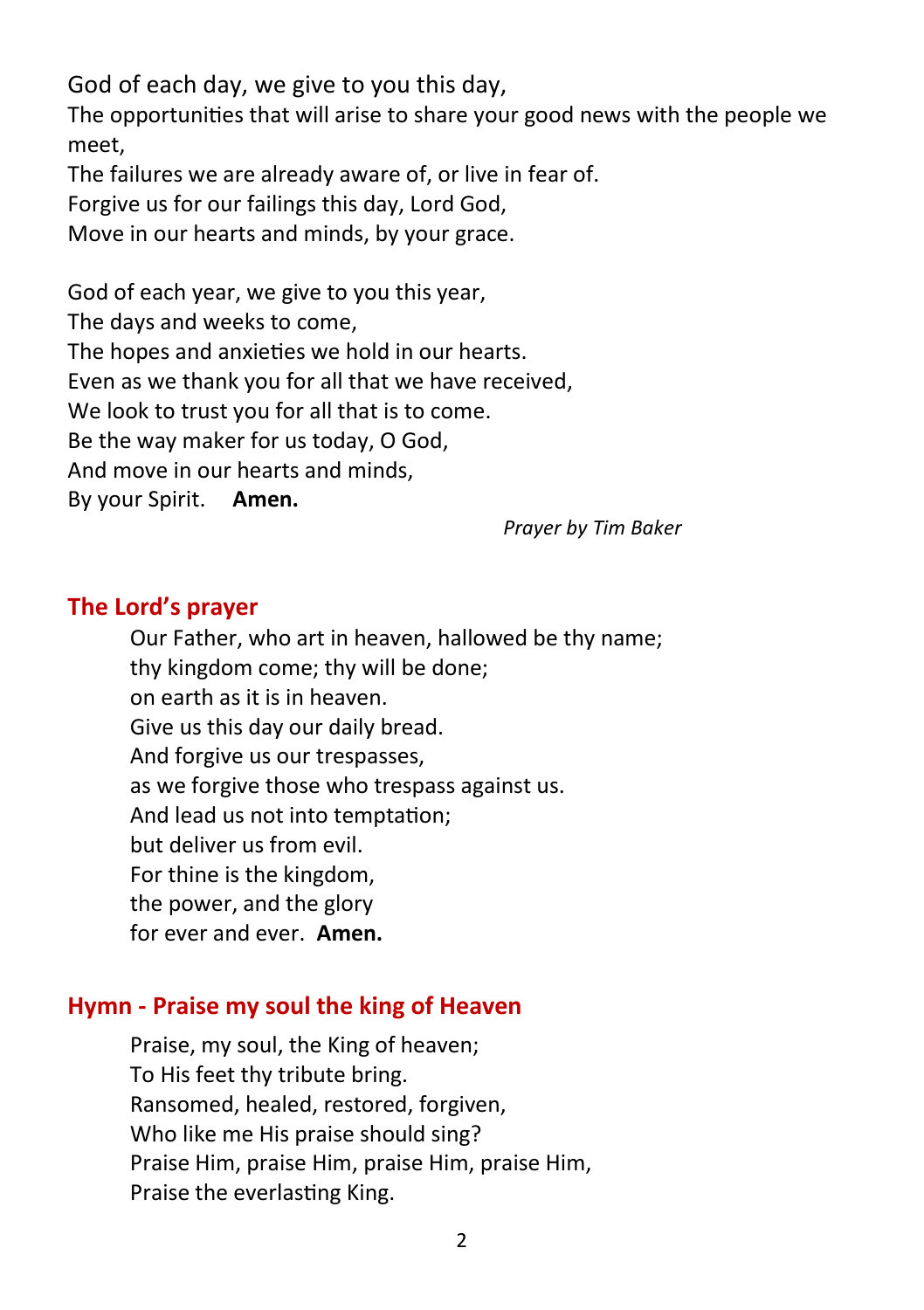Praise Him for His grace and favour To our fathers in distress. Praise Him still the same forever, Slow to chide, and swift to bless. Praise Him, praise Him, praise Him, praise Him Glorious in His faithfulness.

Fatherlike He tends and spares us; Well our feeble frame He Knows. In His hands He gently bears us, Rescues us from all our foes. Praise Him, praise Him, praise Him, praise Him, Widely as His mercy goes.

Angels help us to adore Him; Ye behold Him face to face; Sun and moon, bow down before Him, Dwellers all in time and space. Praise Him, praise Him, praise Him, praise Him, Praise with us the God of grace.

*StF 83 Henry Francis Lyte (1793-1847)* 

#### **Reading: Luke 9: 51-62 NIV**

 $51$  As the time approached for him to be taken up to heaven, Jesus resolutely set out for Jerusalem.<sup>52</sup> And he sent messengers on ahead, who went into a Samaritan village to get things ready for him;  $53$  but the people there did not welcome him, because he was heading for Jerusalem.<sup>54</sup> When the disciples James and John saw this, they asked, "Lord, do you want us to call fire down from heaven to destroy them?" <sup>55</sup> But Jesus turned and rebuked them. <sup>56</sup> Then he and his disciples went to another village.

 $57$  As they were walking along the road, a man said to him, "I will follow you wherever you go." <sup>58</sup> Jesus replied, "Foxes have dens and birds have nests, but the Son of Man has no place to lay his head."

 $59$  He said to another man, "Follow me." But he replied, "Lord, first let me go and bury my father."  $60$  Jesus said to him. "Let the dead bury their own dead, but you go and proclaim the kingdom of God."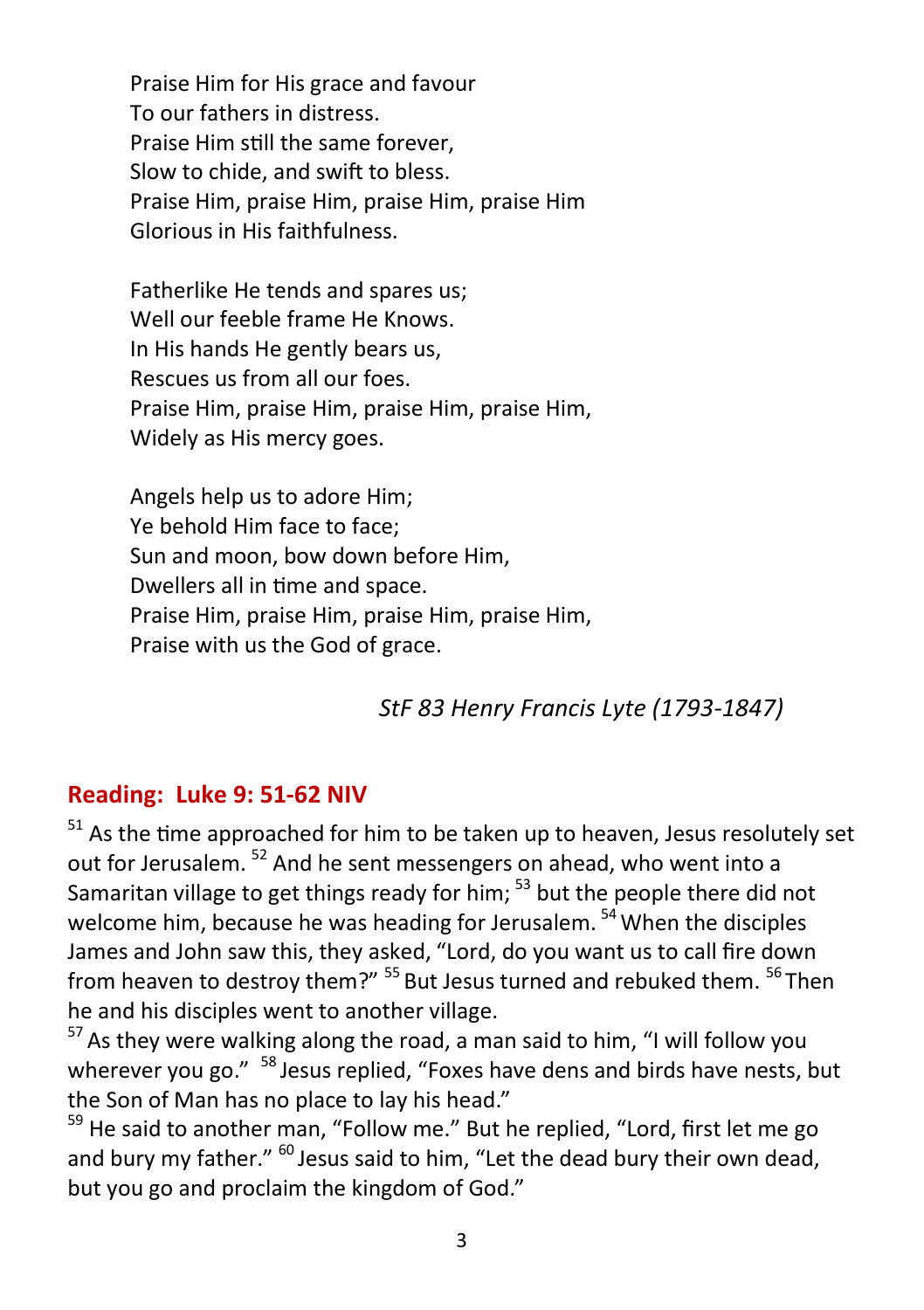$61$  Still another said, "I will follow you, Lord; but first let me go back and say goodbye to my family." <sup>62</sup> Jesus replied, "No one who puts a hand to the plough and looks back is fit for service in the kingdom of God."

#### **Reading : Galatians 5: 1, 13-26 NIV**

 $1$ <sup>1</sup>It is for freedom that Christ has set us free. Stand firm, then, and do not let yourselves be burdened again by a yoke of slavery.

 $13$  You, my brothers and sisters, were called to be free. But do not use your freedom to indulge the flesh; rather, serve one another humbly in love. <sup>14</sup> For the entire law is fulfilled in keeping this one command: "Love your neighbour as yourself." <sup>15</sup> If you bite and devour each other, watch out or you will be destroyed by each other.

 $16$  So I say, walk by the Spirit, and you will not gratify the desires of the flesh.  $17$ For the flesh desires what is contrary to the Spirit, and the Spirit what is contrary to the flesh. They are in conflict with each other, so that you are not to do whatever you want.

 $18$  But if you are led by the Spirit, you are not under the law.  $19$  The acts of the flesh are obvious: sexual immorality, impurity and debauchery:  $^{20}$  idolatry and witchcraft: hatred. discord, jealousy, fits of rage, selfish ambition, dissensions, factions  $^{21}$  and envy: drunkenness, orgies, and the like. I warn you, as I did before, that those who live like this will not inherit the kingdom of God.  $22$  But the fruit of the Spirit is love, joy, peace, forbearance, kindness, goodness, faithfulness,  $^{23}$  gentleness and self-control. Against such things there is no law.  $24$  Those who belong to Christ Jesus have crucified the flesh with its passions and desires.  $25$  Since we live by the Spirit, let us keep in step with the Spirit.  $26$ Let us not become conceited, provoking and envying each other.

#### **Hymn: Be Thou my vision**

Be thou my vision, O Lord of my heart Naught be all else to me, save that thou art Thou my best thought, by day or by night Waking or sleeping, thy presence my light

Be thou my wisdom, and thou my true word I ever with thee and thou with me, Lord Thou my great Father, and I thy true son Thou in me dwelling and I with thee one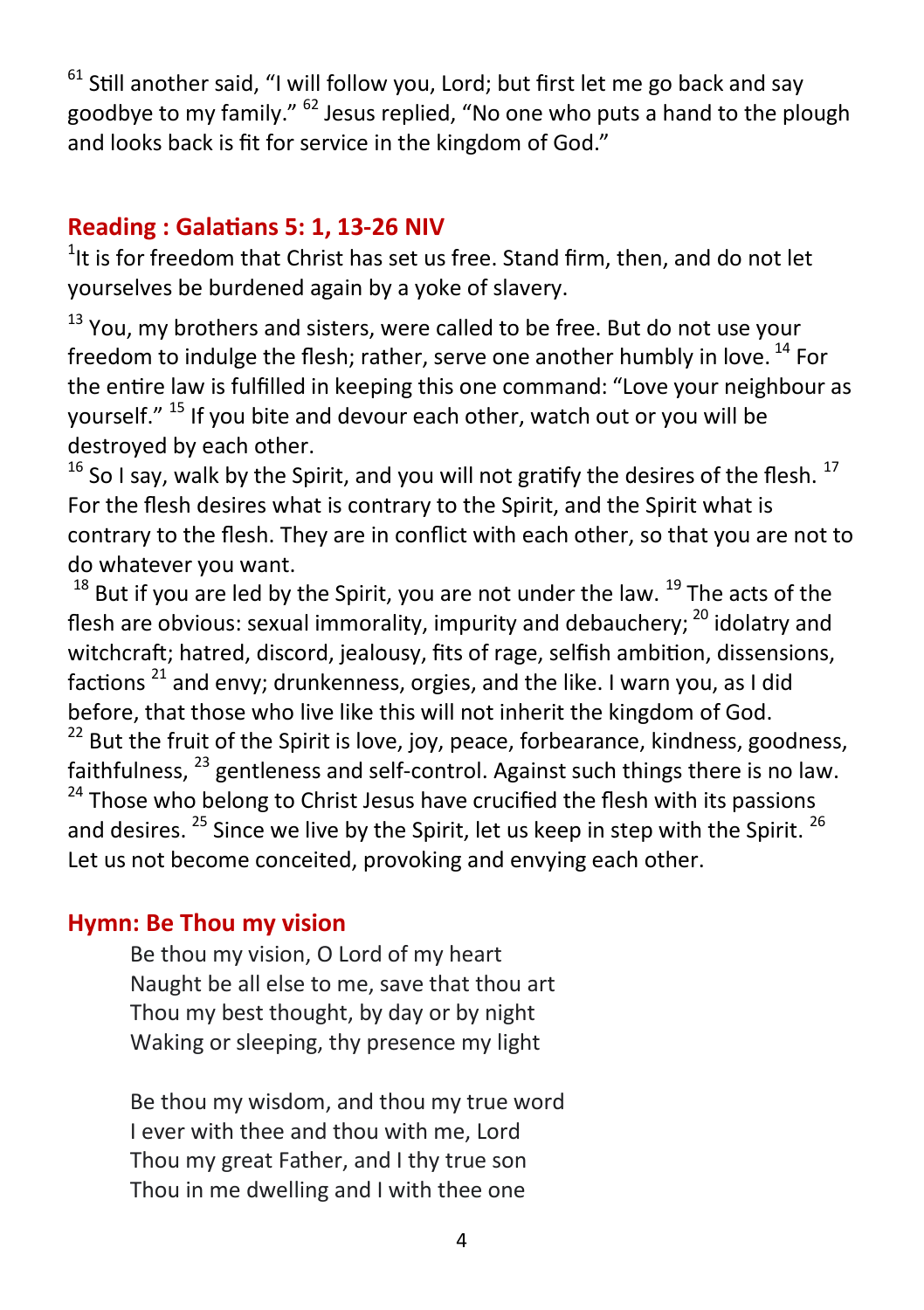Be thou my battle shield sword for the fight be thou my dignity thou my delight Thou mu souls shelter, thou my high tower Raise thou me heavenward O power of my power

Riches I heed not, nor man's empty praise Thou mine inheritance, now and always Thou and thou only first in my heart High King of heaven, my treasure thou art

Heart of my own heart, whatever befall Still be my vision, O ruler of all Heart of my own heart, whatever befall Still be my vision, O ruler of all

> *StF 545 Irish 8th century Translated by Mary Elizabeth Byrne (1880-1931) Versified by Eleanor Henriatta Hull (1860-1935) (alt)*

**Reflection on the Readings** *written by Jill Baker and published in The Vine at Home* Pilgrimage is very much back in fashion in Britain today and not only as a religious practice. Television schedules include a variety of programmes in which celebrities and others are challenged to make a pilgrimage of some sort. In particular, the ancient pilgrim paths to Santiago da Compostela in Northern Spain have become immensely popular, with around 350,000 such pilgrims in 2019. Of course, numbers were drastically reduced by the Covid-19 pandemic but are now building up again.

In planning a pilgrimage, two key questions need to be considered – 'Where am I heading?' and 'How am I going to get there?' Luke's Gospel is often seen as a gospel of journey, of pilgrimage, and today's passage offers some interesting answers to these two questions. Luke makes it very clear that for Jesus, the destination is not in doubt – indeed, the whole gospel can be seen as a journey to Jerusalem, and here we are told that Jesus, knowing that the end of his life is approaching, 'set his face to go to Jerusalem'. That expression suggests mixed emotions – both longing and resignation perhaps. We know that Jesus felt compelled to go to Jerusalem and that he felt great love and compassion for the city; a few chapters later (13:33-34) Luke records Jesus saying, '… it is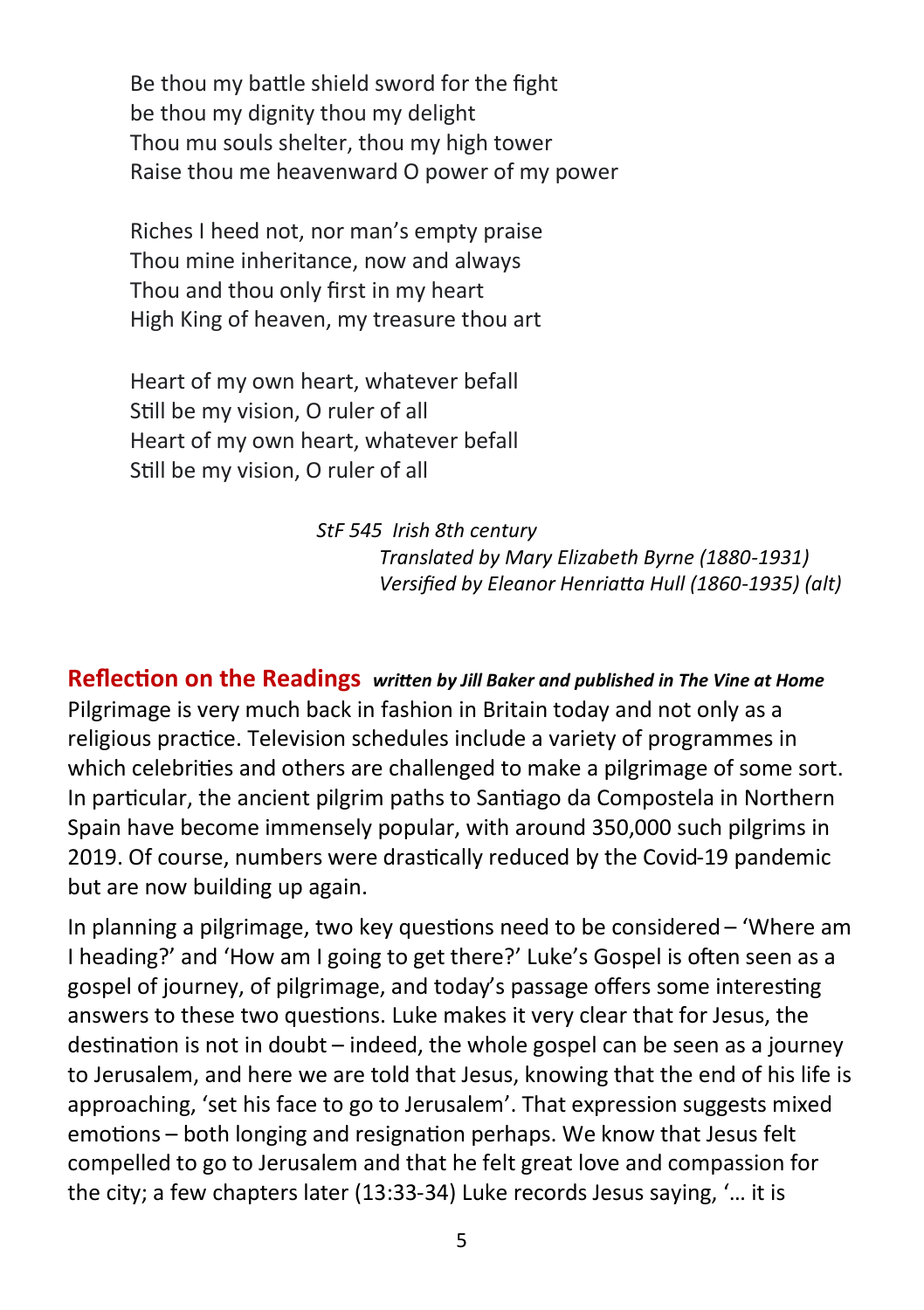impossible for a prophet to be killed away from Jerusalem. Jerusalem, Jerusalem, the city that kills the prophets and stones those who are sent to it! How often have I desired to gather your children together as a hen gathers her brood under her wings, and you were not willing!' It is clear too that Jesus knew it would be in Jerusalem that he would face the final challenges of religious and political opposition and that it would be in Jerusalem that he would die. Luke tells us that Jesus sent messengers ahead of him – the reason for this is not clearly explained – was it a way of ensuring that he didn't change his mind?

Why don't you just pause for a moment and consider any journeys you have made with that mixture of longing and resignation, of anticipation and apprehension, of hope and fear… perhaps to a meeting which you knew would be both joyful and difficult… perhaps to a funeral… perhaps, after the lockdowns of the past two years, to a much-postponed event or gathering where you can rejoice to see family or friends, but would also be all too aware of those no longer with us, or no longer able to travel… Perhaps, in such circumstances each of us might, like Jesus, need to 'set our face' to make the journey and not allow ourselves to be deterred or delayed.

It seems that the body language of Jesus makes clear to all those he encounters that he is a man on a mission. The Samaritan village does not receive him, which the disciples James and John find insulting; they want to punish the village, but Jesus rebukes them and moves on.

Again, let's pause and reflect on our situation now. Today within British Methodism is Conference Sunday. Those who will be received into Full Connexion and ordained this very day have, in a way, set their faces towards a particular destination and may need something of this sense of resolution themselves as they travel a path which will not always be smooth. Indeed, all of us, ordained or lay, are pilgrims on a journey. Over the next few days, the representatives gathered in Telford from across the Connexion will be considering all sorts of questions about our journey, our pilgrimage, as a denomination. Both connexionally and locally we all have to return again and again to the same two pilgrimage questions, 'What is our destination?' and 'How are we going to get there?' They are not easy questions to answer at a time like this but do we need to hear something of the commitment and urgency of Jesus' replies to these would-be followers? Do we need to note the willingness of Jesus to embrace sacrifice and rejection? If we are going to travel the same path as Jesus, we too need to set our faces towards a future which might involve challenge, change and conflict.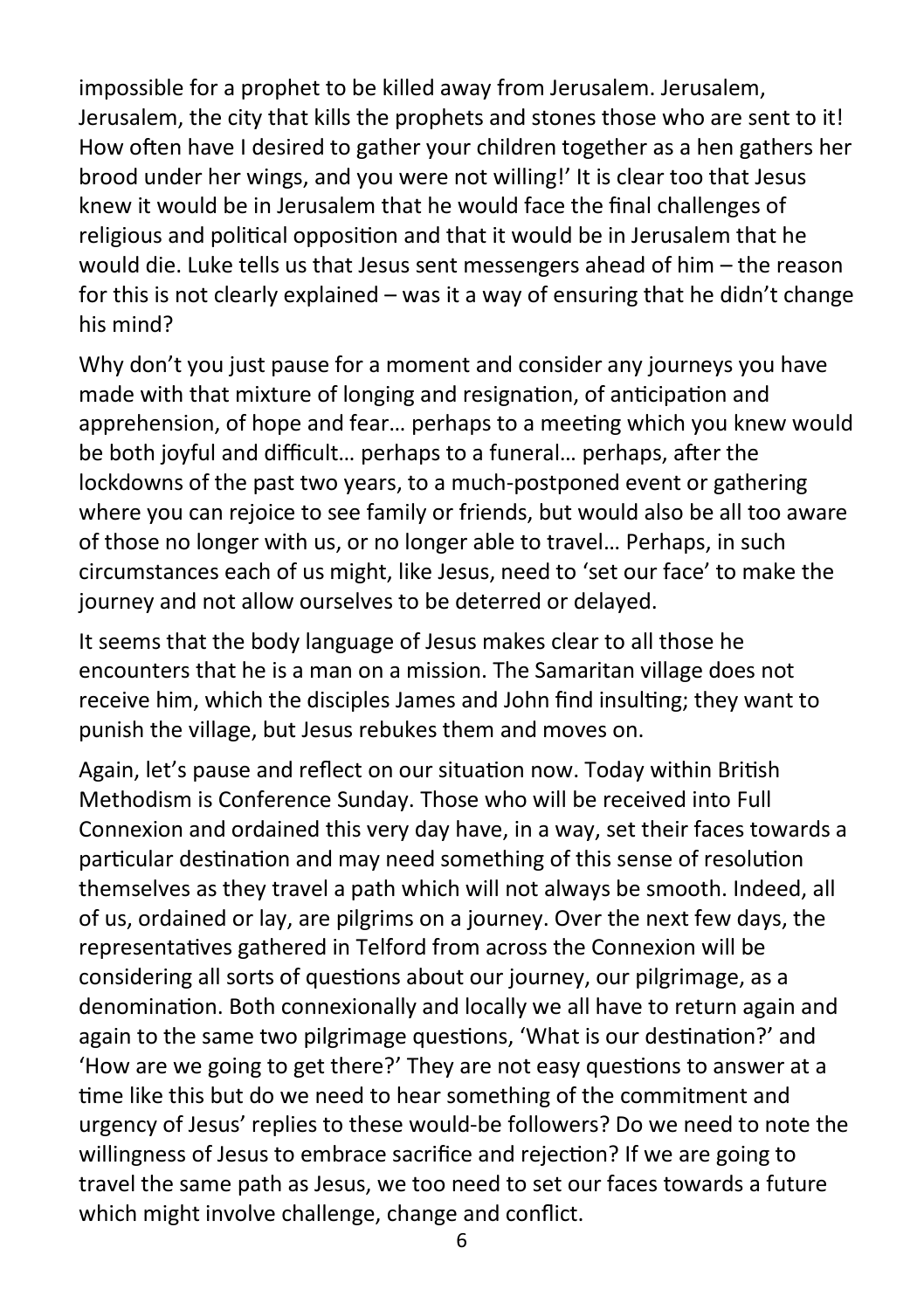In response to the thoughts Jill Baker set out in her reflections on the Luke passage, here are some questions for discussion with a friend or for you to reflect on today:

- Do you think it is always necessary to have a destination in mind for a pilgrimage?
- Is there a sense in which your local congregation (or the wider Methodist Church or Church grouping you are part of) is on a journey? Where do you feel we are going?
- How do you feel about the way in which Jesus answered his would-be followers in Luke 9:57-62? Are you aware of a sense of urgency about the church's mission at this time?
- Do you find yourself 'looking back' at times? How does this affect your mission?

#### **Hymn : Tell out my soul**

Tell out, my soul, the greatness of the Lord! Unnumbered blessings give my spirit voice; Tender to me the promise of his word; In God my Saviour shall my heart rejoice

Tell out, my soul, the greatness of his Name! Make known his might, the deeds his arm has done; His mercy sure, from age to age to same; His holy Name--the Lord, the Mighty One

Tell out, my soul, the greatness of his might! Powers and dominions lay their glory by Proud hearts and stubborn wills are put to flight The hungry fed, the humble lifted high

Tell out, my soul, the glories of his word! Firm is his promise, and his mercy sure Tell out, my soul, the greatness of the Lord To children's children and for evermore!

*StF 186 Timothy Dudley-Smith (b1926)*